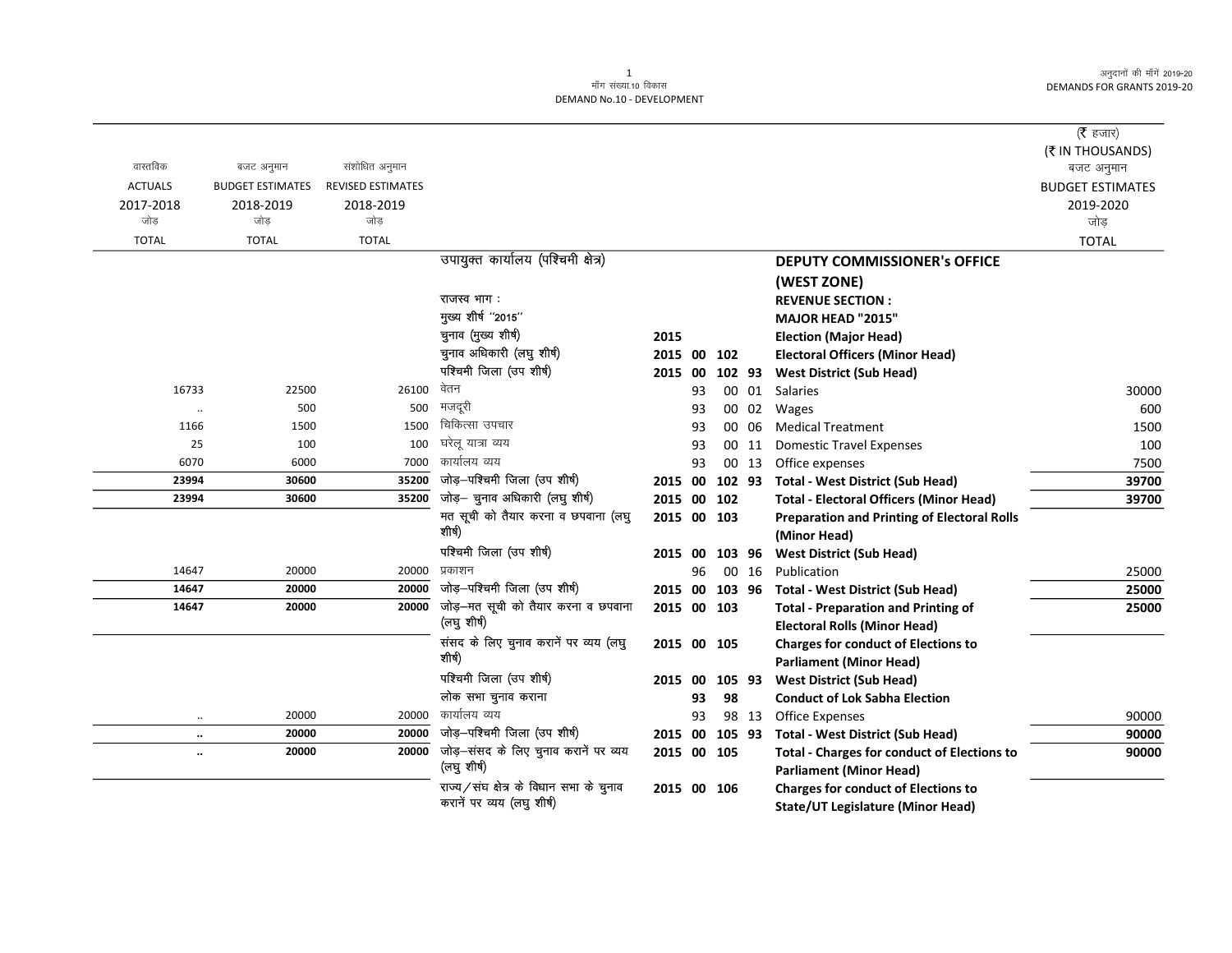|                      |                         |                          |                                        |             |    |        |       |                                                    | ( <b>रै</b> हजार)       |
|----------------------|-------------------------|--------------------------|----------------------------------------|-------------|----|--------|-------|----------------------------------------------------|-------------------------|
|                      |                         |                          |                                        |             |    |        |       |                                                    | (₹ IN THOUSANDS)        |
| वास्तविक             | बजट अनुमान              | संशोधित अनुमान           |                                        |             |    |        |       |                                                    | बजट अनुमान              |
| <b>ACTUALS</b>       | <b>BUDGET ESTIMATES</b> | <b>REVISED ESTIMATES</b> |                                        |             |    |        |       |                                                    | <b>BUDGET ESTIMATES</b> |
| 2017-2018            | 2018-2019               | 2018-2019                |                                        |             |    |        |       |                                                    | 2019-2020               |
| जोड़                 | जोड                     | जोड                      |                                        |             |    |        |       |                                                    | जोड                     |
| <b>TOTAL</b>         | <b>TOTAL</b>            | <b>TOTAL</b>             |                                        |             |    |        |       |                                                    | <b>TOTAL</b>            |
|                      |                         |                          | पश्चिमी जिला (उप शीर्ष)                | 2015 00     |    | 106 93 |       | <b>West District (Sub Head)</b>                    |                         |
|                      |                         |                          | चुनावों पर व्यय                        |             | 93 | 98     |       | <b>Expenses on Election</b>                        |                         |
| $\ddotsc$            | 45000                   | 1000                     | कार्यालय व्यय                          |             | 93 |        | 98 13 | <b>Office Expenses</b>                             | 50000                   |
| $\ddot{\phantom{a}}$ | 45000                   | 1000                     | जोड़-पश्चिमी जिला (उप शीर्ष)           | 2015 00     |    | 106 93 |       | <b>Total - West District (Sub Head)</b>            | 50000                   |
| $\ddot{\phantom{a}}$ | 45000                   | 1000                     | जोड़-राज्य/संघ क्षेत्र के विधान सभा के | 2015 00 106 |    |        |       | <b>Total - Charges for conduct of Elections to</b> | 50000                   |
|                      |                         |                          | चुनाव करानें पर व्यय (लघु शीर्ष)       |             |    |        |       | <b>State/UT Legislature (Minor Head)</b>           |                         |
|                      |                         |                          | मतदाताओं को पहचान पत्र जारी करना       | 2015 00 108 |    |        |       | <b>Issue of Identity Cards to voters (Minor</b>    |                         |
|                      |                         |                          | (लघु शीर्ष)                            |             |    |        |       | Head)                                              |                         |
|                      |                         |                          | पश्चिमी जिला (उप शीर्ष)                | 2015 00     |    | 108 93 |       | <b>West District (Sub Head)</b>                    |                         |
| 8669                 | 20000                   | 20000                    | कार्यालय व्यय                          |             | 93 |        | 00 13 | Office Expenses                                    | 20000                   |
| 466                  | 1500                    | 1500                     | अन्य प्रभार                            |             | 93 |        | 00 50 | <b>Other Charges</b>                               | 1500                    |
| 9135                 | 21500                   | 21500                    | जोड़-पश्चिमी जिला (उप शीर्ष)           | 2015 00     |    | 108 93 |       | <b>Total - West District (Sub Head)</b>            | 21500                   |
| 9135                 | 21500                   | 21500                    | जोड़— मतदाताओं को पहचान पत्र जारी      | 2015 00 108 |    |        |       | Total - Issue of Identity Cards to voters          | 21500                   |
|                      |                         |                          | करना (लघु शीर्ष)                       |             |    |        |       | (Minor Head)                                       |                         |
| 47776                | 137100                  | 97700                    | जोड़—मुख्य शीर्ष "2015"                | 2015        |    |        |       | <b>TOTAL - MAJOR HEAD"2015"</b>                    | 226200                  |
|                      |                         |                          | मुख्य शीर्ष "2029"                     |             |    |        |       | MAJOR HEAD "2029"                                  |                         |
|                      |                         |                          | भूमि राजस्व (मुख्य शीर्ष)              | 2029        |    |        |       | Land Revenue (Major Head)                          |                         |
|                      |                         |                          | भूमि अभिलेख (लघु शीर्ष)                | 2029 00     |    | 103    |       | <b>Land Records (Minor Head)</b>                   |                         |
|                      |                         |                          | पश्चिमी क्षेत्र (उप शीर्ष)             | 2029 00     |    | 103 92 |       | <b>West Zone (Sub Head)</b>                        |                         |
| 4821                 | 6500                    | 6000                     | वेतन                                   |             | 92 |        | 00 01 | Salaries                                           | 6500                    |
| $\ddot{\phantom{a}}$ | 800                     | 400                      | चिकित्सा उपचार                         |             | 92 |        | 00 06 | <b>Medical Treatment</b>                           | 440                     |
| 4821                 | 7300                    | 6400                     | जोड़-पश्चिमी क्षेत्र (उप शीर्ष)        | 2029 00     |    |        |       | 103 92 Total - West Zone (Sub Head)                | 6940                    |
| 4821                 | 7300                    | 6400                     | जोड़–भूमि अभिलेख (लघु शीर्ष)           | 2029 00 103 |    |        |       | <b>Total - Land Records (Minor Head)</b>           | 6940                    |
| 4821                 | 7300                    | 6400                     | जोड़-मुख्य शीर्ष "2029"                | 2029        |    |        |       | <b>TOTAL - MAJOR HEAD"2029"</b>                    | 6940                    |
|                      |                         |                          | मुख्य शीर्ष "2030"                     |             |    |        |       | <b>MAJOR HEAD "2030"</b>                           |                         |
|                      |                         |                          | स्टाम्प और पंजीकरण (मुख्य शीर्ष)       | 2030        |    |        |       | <b>Stamps and Registration (Major Head)</b>        |                         |
|                      |                         |                          | स्टॉम्प अदालती (उप मुख्य शीर्ष)        | 2030 01     |    |        |       | <b>Stamps Judicial (Sub Major Head)</b>            |                         |
|                      |                         |                          | निर्देशन एवं प्रशासन (लघु शीर्ष)       | 2030        |    | 01 001 |       | Direction & Admn. (Minor Head)                     |                         |
|                      |                         |                          | पश्चिमी क्षेत्र (उप शीर्ष)             | 2030 01     |    | 001 97 |       | <b>West Zone (Sub Head)</b>                        |                         |
| $\ddot{\phantom{0}}$ | 1000                    | 500                      | वेतन                                   |             | 97 |        |       | 00 01 Salaries                                     | 550                     |
|                      |                         |                          |                                        |             |    |        |       |                                                    |                         |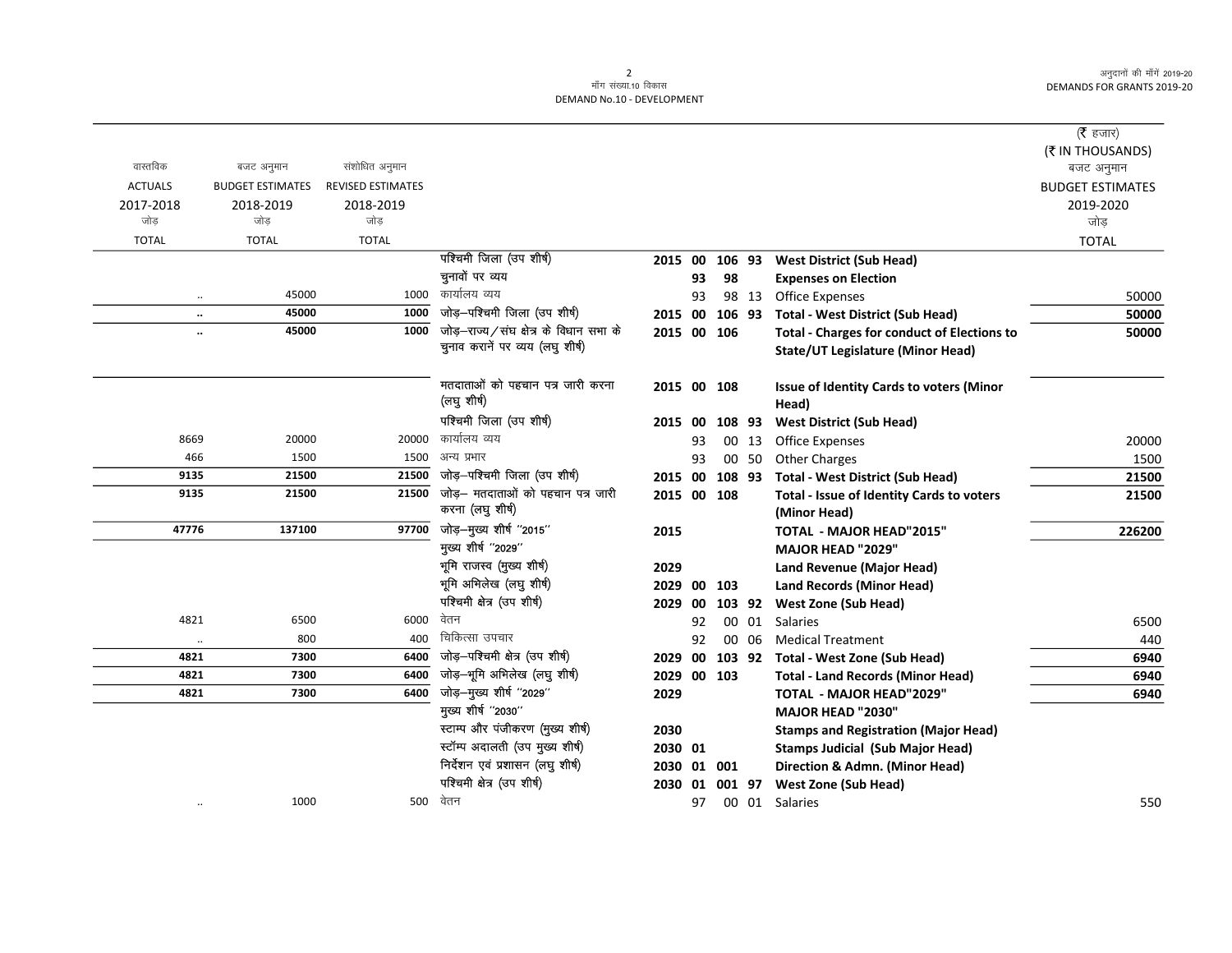## 3<br>माँग संख्या.10 विकास DEMAND No.10 - DEVELOPMENT

|                |                         |                          |                                          |             |    |        |       |                                                   | ( <b>रै</b> हजार)       |
|----------------|-------------------------|--------------------------|------------------------------------------|-------------|----|--------|-------|---------------------------------------------------|-------------------------|
|                |                         |                          |                                          |             |    |        |       |                                                   | (₹ IN THOUSANDS)        |
| वास्तविक       | बजट अनुमान              | संशोधित अनुमान           |                                          |             |    |        |       |                                                   | बजट अनुमान              |
| <b>ACTUALS</b> | <b>BUDGET ESTIMATES</b> | <b>REVISED ESTIMATES</b> |                                          |             |    |        |       |                                                   | <b>BUDGET ESTIMATES</b> |
| 2017-2018      | 2018-2019               | 2018-2019                |                                          |             |    |        |       |                                                   | 2019-2020               |
| जोड            | जोड                     | जोड                      |                                          |             |    |        |       |                                                   | जोड़                    |
| <b>TOTAL</b>   | <b>TOTAL</b>            | <b>TOTAL</b>             |                                          |             |    |        |       |                                                   | <b>TOTAL</b>            |
|                | 800<br>$\ldots$         | 300                      | चिकित्सा उपचार                           |             | 97 |        | 00 06 | <b>Medical Treatment</b>                          | 330                     |
|                | 1800<br>$\ldots$        | 800                      | जोड़-पश्चिमी क्षेत्र (उप शीर्ष)          | 2030 01     |    | 001 97 |       | <b>Total - West Zone (Sub Head)</b>               | 880                     |
|                | 1800<br>$\ldots$        | 800                      | जोड़-निर्देशन एवं प्रशासन (लघु शीर्ष)    | 2030 01 001 |    |        |       | <b>Total - Direction &amp; Admn. (Minor Head)</b> | 880                     |
|                | 1800<br>$\ddotsc$       | 800                      | जोड़-स्टॉम्प अदालती (उप मुख्य शीर्ष)     | 2030 01     |    |        |       | <b>Total - Stamps Judicial (Sub Major Head)</b>   | 880                     |
|                |                         |                          | गैर अदालती स्टाम्प (उप मुख्य शीर्ष)      | 2030 02     |    |        |       | <b>Stamps Non-Judicial (Sub Major Head)</b>       |                         |
|                |                         |                          | निर्देशन एवं प्रशासन (लघु शीर्ष)         | 2030 02 001 |    |        |       | Direction & Admn. (Minor Head)                    |                         |
|                |                         |                          | पश्चिमी क्षेत्र (उप शीर्ष)               | 2030 02     |    | 001 95 |       | <b>West Zone (Sub Head)</b>                       |                         |
| 2980           | 4400                    | 4000                     | वेतन                                     |             | 95 |        |       | 00 01 Salaries                                    | 4400                    |
|                | 800<br>$\ldots$         | 400                      | चिकित्सा उपचार                           |             | 95 |        | 00 06 | <b>Medical Treatment</b>                          | 440                     |
| 2980           | 5200                    | 4400                     | जोड़-पश्चिमी क्षेत्र (उप शीर्ष)          | 2030 02     |    | 001 95 |       | Total - West Zone (Sub Head)                      | 4840                    |
| 2980           | 5200                    | 4400                     | जोड़-निर्देशन एवं प्रशासन (लघु शीर्ष)    | 2030 02 001 |    |        |       | <b>Total - Direction &amp; Admn. (Minor Head)</b> | 4840                    |
| 2980           | 5200                    | 4400                     | जोड़-गैर अदालती स्टाम्प (उप मुख्य शीर्ष) | 2030 02     |    |        |       | Total - Stamps Non-Judicial (Sub Major<br>Head)   | 4840                    |
|                |                         |                          | पंजीकरण (उप मुख्य शीर्ष)                 | 2030 03     |    |        |       | <b>Registration (Sub Major Head)</b>              |                         |
|                |                         |                          | निर्देशन और प्रकाशन (लघु शीर्ष)          | 2030 03     |    | 001    |       | Direction & Admn. (Minor Head)                    |                         |
|                |                         |                          | पश्चिमी क्षेत्र (उप शीर्ष)               | 2030 03     |    | 001 96 |       | <b>West Zone (Sub Head)</b>                       |                         |
|                | 500<br>$\ddotsc$        | 500                      | वेतन                                     |             | 96 |        | 00 01 | Salaries                                          | 550                     |
|                | 300<br>$\ddotsc$        | 300                      | चिकित्सा उपचार                           |             | 96 |        | 00 06 | <b>Medical Treatment</b>                          | 330                     |
|                | 800<br>$\ddotsc$        | 800                      | जोड़-पश्चिमी क्षेत्र (उप शीर्ष)          | 2030 03     |    | 001 96 |       | <b>Total - West Zone (Sub Head)</b>               | 880                     |
|                | 800<br>                 | 800                      | जोड़-निर्देशन एवं प्रशासन (लघु शीर्ष)    | 2030 03 001 |    |        |       | <b>Total - Direction &amp; Admn. (Minor Head)</b> | 880                     |
|                | 800<br>$\ddotsc$        | 800                      | जोड़–पंजीकरण (उप मुख्य शीर्ष)            | 2030 03     |    |        |       | <b>Total - Registration (Sub Major Head)</b>      | 880                     |
| 2980           | 7800                    | 6000                     | जोड़–मुख्य शीर्ष "2030"                  | 2030        |    |        |       | <b>TOTAL - MAJOR HEAD"2030"</b>                   | 6600                    |
|                |                         |                          | मुख्य शीर्ष "2053"                       |             |    |        |       | MAJOR HEAD "2053"                                 |                         |
|                |                         |                          | जिला प्रशासन (मुख्य शीर्ष)               | 2053        |    |        |       | <b>District Administration (Major Head)</b>       |                         |
|                |                         |                          | هما سے سست سنگ                           |             |    |        |       |                                                   |                         |

ftyk LFkkiuk ¼y?k q 'kh"k Z½ 2053 00 093 District Estt. (Minor Head) 2053 00 093 89 West Zone (Sub Head)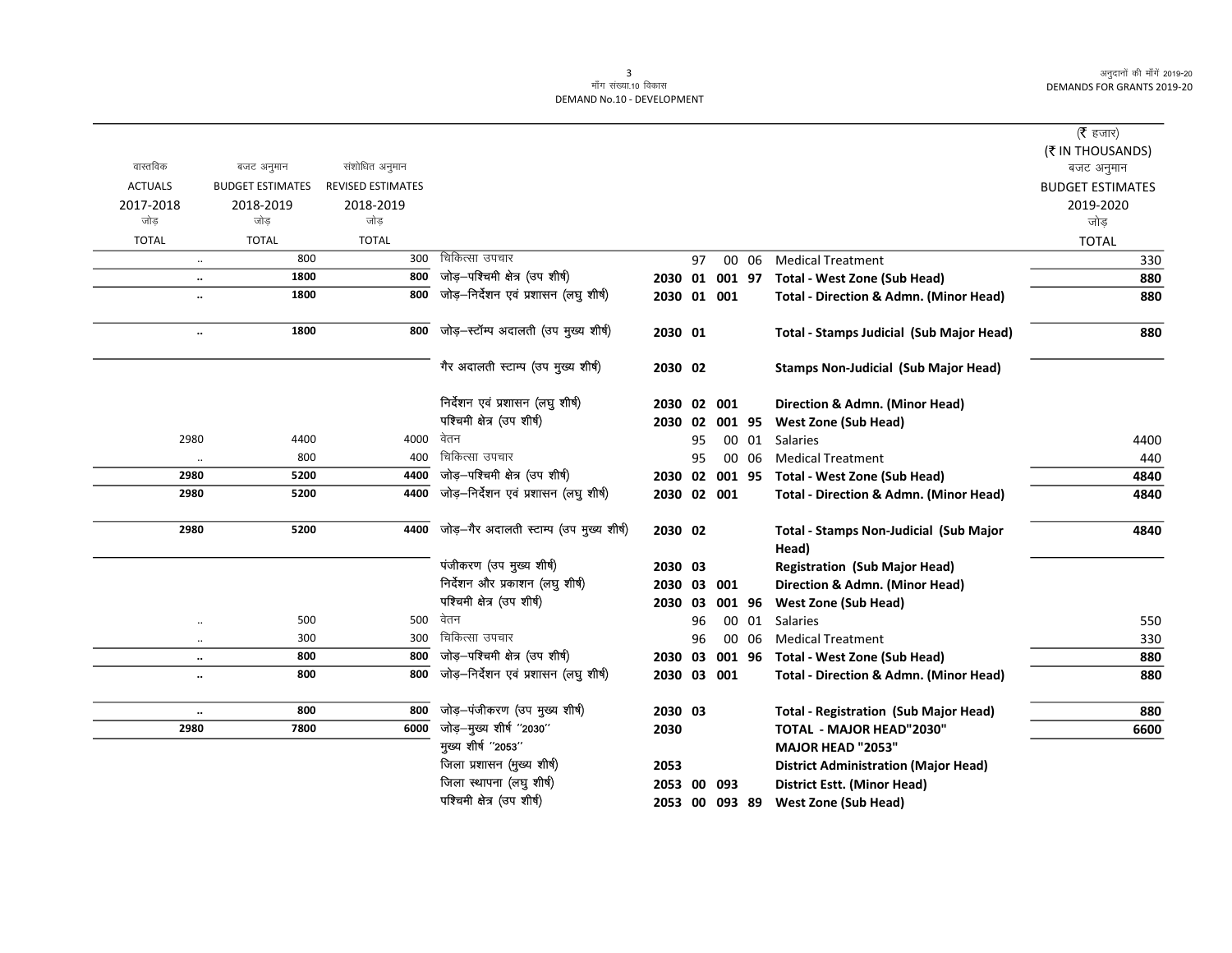|                  |                         |                          |                                                                            |         |             |    |        |       |                                                                                       |       | ( $\bar{\tau}$ हजार)    |
|------------------|-------------------------|--------------------------|----------------------------------------------------------------------------|---------|-------------|----|--------|-------|---------------------------------------------------------------------------------------|-------|-------------------------|
|                  |                         |                          |                                                                            |         |             |    |        |       |                                                                                       |       | (₹ IN THOUSANDS)        |
| वास्तविक         | बजट अनुमान              | संशोधित अनुमान           |                                                                            |         |             |    |        |       |                                                                                       |       | बजट अनुमान              |
| <b>ACTUALS</b>   | <b>BUDGET ESTIMATES</b> | <b>REVISED ESTIMATES</b> |                                                                            |         |             |    |        |       |                                                                                       |       | <b>BUDGET ESTIMATES</b> |
| 2017-2018<br>जोड | 2018-2019<br>जोड        | 2018-2019<br>जोड         |                                                                            |         |             |    |        |       |                                                                                       |       | 2019-2020               |
|                  |                         |                          |                                                                            |         |             |    |        |       |                                                                                       |       | जोड                     |
| <b>TOTAL</b>     | <b>TOTAL</b>            | <b>TOTAL</b><br>55000    | वेतन                                                                       |         |             |    |        |       |                                                                                       |       | <b>TOTAL</b>            |
| 44646            | 55000                   |                          |                                                                            |         |             | 89 |        | 00 01 | <b>Salaries</b>                                                                       |       | 60000                   |
| $\ddotsc$        | 5000                    | 10000                    | मजदूरी<br>समयोपरि भत्ता                                                    |         |             | 89 |        | 00 02 | Wages                                                                                 |       | 11000                   |
| $\ddotsc$        | 250                     | 200                      |                                                                            |         |             | 89 |        | 00 03 | O.T.A.                                                                                |       | 210                     |
| 2469             | 4000                    | 4000                     | चिकित्सा उपचार                                                             |         |             | 89 |        | 00 06 | <b>Medical Treatment</b>                                                              |       | 4400                    |
| 105              | 750                     | 500                      | घरेलू यात्रा व्यय                                                          |         |             | 89 |        | 00 11 | <b>Domestic Travel Expenses</b>                                                       |       | 550                     |
| $\cdot\cdot$     |                         |                          | कार्यालय व्यय                                                              |         |             | 89 |        | 00 13 | <b>Office Expenses</b>                                                                |       |                         |
| 43445            | 50000                   | 50000                    |                                                                            | स्वीकृत |             |    |        |       |                                                                                       | Voted | 55000                   |
| $\cdot\cdot$     | $\ldots$                |                          |                                                                            | भारित   |             |    |        |       | Charged                                                                               |       | $\cdot$                 |
| $\ldots$         | 100                     | 100                      | किराया, महसूल व कर                                                         |         |             | 89 |        | 00 14 | Rents, Rates and Taxes                                                                |       | 100                     |
| 90665            | 115100                  | 119800                   | जोड़-पश्चिमी क्षेत्र (उप शीर्ष)                                            |         | 2053 00     |    |        |       | 093 89 Total - West Zone (Sub Head)                                                   |       | 131260                  |
| 90665            | 115100                  | 119800                   |                                                                            | स्वीकृत |             |    |        |       |                                                                                       | Voted | 131260                  |
| $\ddotsc$        | $\ddotsc$               |                          |                                                                            | भारित   |             |    |        |       | Charged                                                                               |       | $\bullet\bullet$        |
| 90665            | 115100                  | 119800                   | जोड़–जिला स्थापना (लघु शीर्ष)                                              |         | 2053 00 093 |    |        |       | <b>Total - District Estt. (Minor Head)</b>                                            |       | 131260                  |
| 90665            | 115100                  | 119800                   |                                                                            | स्वीकृत |             |    |        |       |                                                                                       | Voted | 131260                  |
| $\cdots$         | $\ddotsc$               |                          |                                                                            | गारित   |             |    |        |       | Charged                                                                               |       | $\ddotsc$               |
|                  |                         |                          | अन्य स्थापना (लघु शीर्ष)                                                   |         | 2053 00     |    | 094    |       | <b>Other Establishment (Minor Head)</b>                                               |       |                         |
|                  |                         |                          | भूमि अधिग्रहण स्थापना (उप शीर्ष)शीर्ष)                                     |         | 2053 00     |    | 094 88 |       | Land Acquisition Estt. (Sub Head)                                                     |       |                         |
|                  |                         |                          | पश्चिमी क्षेत्र                                                            |         |             | 88 | 98     |       | <b>West Zone</b>                                                                      |       |                         |
| 3285             | 4000                    | 4000                     | वेतन                                                                       |         |             | 88 |        | 98 01 | <b>Salaries</b>                                                                       |       | 4400                    |
| 265              | 2000                    | 1500                     | चिकित्सा उपचार                                                             |         |             | 88 |        | 98 06 | <b>Medical Treatment</b>                                                              |       | 1550                    |
| $\ldots$         | 500                     | 500                      | विज्ञापन तथा प्रचार                                                        |         |             | 88 |        | 98 26 | Advertisement & Publicity                                                             |       | 550                     |
| 569              | 3000                    | 1500                     | व्यावसायिक सेवायें                                                         |         |             | 88 |        | 98 28 | <b>Professional Services</b>                                                          |       | 1550                    |
| 4119             | 9500                    | 7500                     | जोड़-भूमि अधिग्रहण स्थापना (उप शीर्ष)                                      |         | 2053 00     |    | 094 88 |       | <b>Total - Land Acquisition Estt. (Sub Head)</b>                                      |       | 8050                    |
| 4119             | 9500                    | 7500                     | जोड़-अन्य स्थापना (लघु शीर्ष)                                              |         | 2053 00     |    | 094    |       | <b>Total - Other Establishment (Minor Head)</b>                                       |       | 8050                    |
|                  |                         |                          | अन्य व्यय (लघु शीर्ष)                                                      |         | 2053 00     |    | 800    |       | <b>Other Expenditure (Minor Head)</b>                                                 |       |                         |
|                  |                         |                          | जिला शहरी विकास ऐजेंसी को अनुदान (डी.<br>यू.डी.ए.) पश्चिमी जिला (उप शीर्ष) |         | 2053 00     |    | 800 71 |       | <b>Grants to District Urban Development</b><br>Agency (DUDA) District West (Sub Head) |       |                         |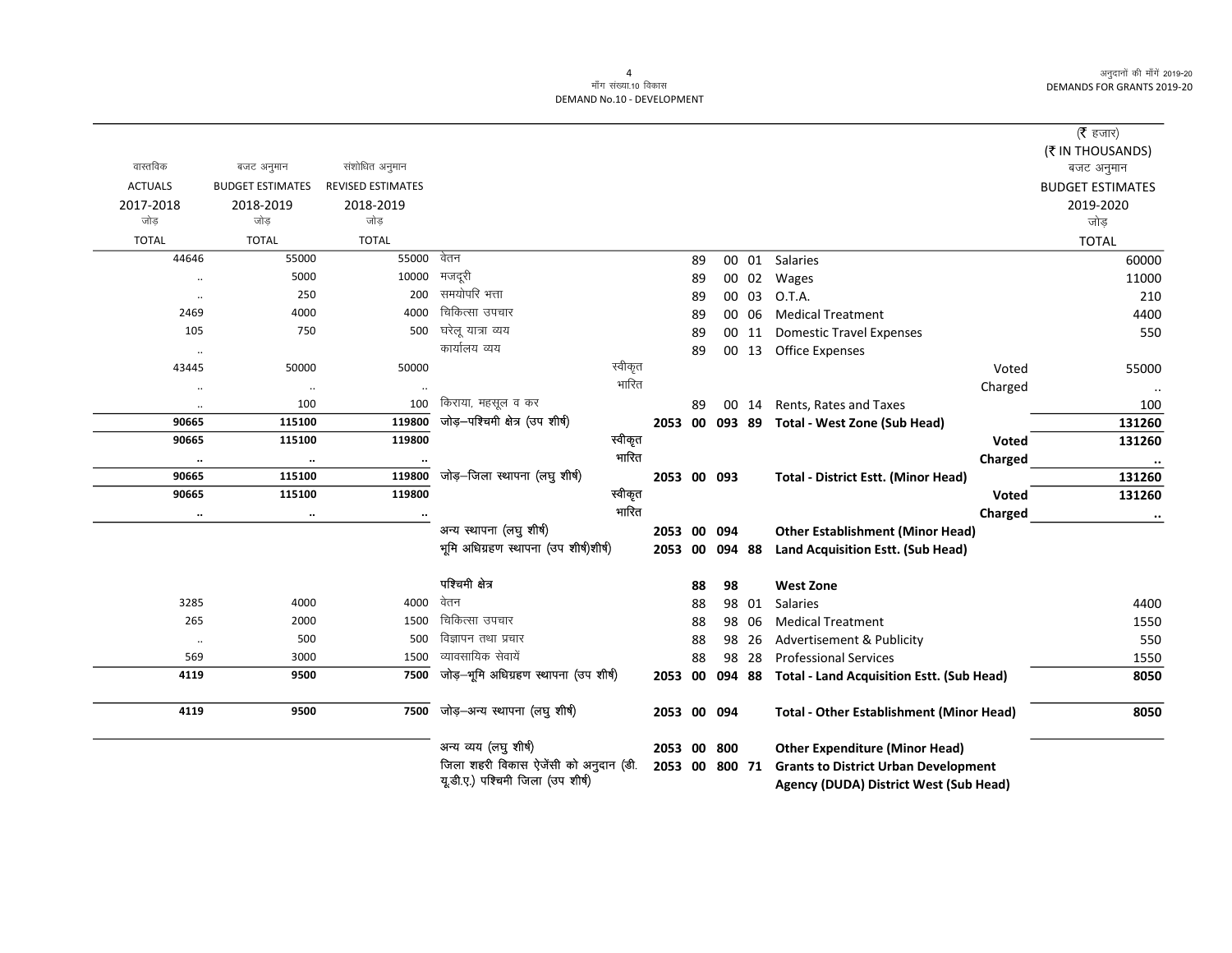|                      |                              |                          |                                                 |             |    |        |                                                              | ( $\bar{\tau}$ हजार)<br>(₹ IN THOUSANDS) |
|----------------------|------------------------------|--------------------------|-------------------------------------------------|-------------|----|--------|--------------------------------------------------------------|------------------------------------------|
| वास्तविक             | बजट अनुमान                   | संशोधित अनुमान           |                                                 |             |    |        |                                                              | बजट अनुमान                               |
| <b>ACTUALS</b>       | <b>BUDGET ESTIMATES</b>      | <b>REVISED ESTIMATES</b> |                                                 |             |    |        |                                                              | <b>BUDGET ESTIMATES</b>                  |
| 2017-2018<br>जोड     | 2018-2019<br>जोड             | 2018-2019<br>जोड         |                                                 |             |    |        |                                                              | 2019-2020<br>जोड़                        |
| <b>TOTAL</b>         | <b>TOTAL</b>                 | <b>TOTAL</b>             |                                                 |             |    |        |                                                              | <b>TOTAL</b>                             |
|                      | 1400<br>$\ddot{\phantom{a}}$ |                          | सहायता अनुदान–सामान्य                           |             | 71 |        | 00 31 Grants-in-aid-General                                  |                                          |
|                      | 1400                         |                          | जोड़-जिला शहरी विकास ऐजेंसी को                  |             |    |        | 2053 00 800 71 Total : Grants to District Urban              |                                          |
|                      |                              |                          | अनुदान (डी.यू.डी.ए.) पश्चिमी जिला (उप<br>शीर्ष) |             |    |        | <b>Development Agency (DUDA) District West</b><br>(Sub Head) |                                          |
| $\ddot{\phantom{a}}$ | 1400                         |                          | - जोड़—अन्य व्यय (लघु शीर्ष)                    | 2053 00 800 |    |        | <b>Total - Other Expenditure (Minor Head)</b>                |                                          |
| 94784                | 126000                       | 127300                   | .<br>जोड़—मुख्य शीर्ष "2053"                    | 2053        |    |        | TOTAL - MAJOR HEAD"2053"                                     | 139310                                   |
| 94784                | 126000                       | 127300                   | स्वीकृत                                         |             |    |        | Voted                                                        | 139310                                   |
|                      | $\ddot{\phantom{a}}$         |                          | भारित                                           |             |    |        | Charged                                                      | $\ddotsc$                                |
|                      |                              |                          | मुख्य शीर्ष "2235"                              |             |    |        | MAJOR HEAD "2235"                                            |                                          |
|                      |                              |                          | सामाजिक सुरक्षा एव कल्याण (मुख्य शीर्ष)         | 2235        |    |        | <b>Social Security &amp; Welfare (Major Head)</b>            |                                          |
|                      |                              |                          | पुर्नवास (उप मुख्य शीर्ष)                       | 2235 01     |    |        | <b>Rehabilitation (Sub Major Head)</b>                       |                                          |
|                      |                              |                          | अन्य राहत उपाय (लघु शीर्ष)                      | 2235 01 200 |    |        | <b>Other Relief Measures (Minor Head)</b>                    |                                          |
|                      |                              |                          | पश्चिमी क्षेत्र (उप शीर्ष)                      | 2235 01     |    | 200 88 | <b>West Zone (Sub Head)</b>                                  |                                          |
|                      |                              |                          | जम्मू एवं कश्मीर के विस्थापितों के संबंध में    |             | 88 | 98     | Payment of Monthly Ad-hoc relief in                          |                                          |
|                      |                              |                          | मासिक तदर्थ राहत का भुगतान                      |             |    |        | respect of J&K Migrants                                      |                                          |
|                      |                              |                          | अन्य प्रभार                                     |             | 88 |        | 98 50 Other Charges                                          |                                          |
| 37158                |                              |                          | स्वीकृत                                         |             |    |        | Voted                                                        |                                          |
|                      | $\ddotsc$                    |                          | भारित                                           |             |    |        | Charged                                                      |                                          |
| 37158                | $\ddotsc$                    |                          | जोड़-पश्चिमी क्षेत्र (उप शीर्ष)                 |             |    |        | 2235 01 200 88 Total - West Zone (Sub Head)                  | $\ddot{\phantom{0}}$                     |
| 37158                | $\ddotsc$                    |                          | स्वीकृत                                         |             |    |        | Voted                                                        | $\ddot{\phantom{0}}$                     |
| $\cdot\cdot$         | $\cdots$                     | $\cdot$                  | भारित                                           |             |    |        | Charged                                                      | $\cdot\cdot$                             |
| 37158                | $\ddotsc$                    |                          | जोड़-अन्य राहत उपाय (लघु शीर्ष)                 | 2235 01 200 |    |        | <b>Total - Other Relief Measures (Minor Head)</b>            | $\ldots$                                 |
| 37158                | $\ddotsc$                    | $\ddot{\phantom{a}}$     | स्वीकृत                                         |             |    |        | <b>Voted</b>                                                 | $\cdots$                                 |
|                      | $\ddot{\phantom{a}}$         |                          | भारित                                           |             |    |        | Charged                                                      | $\cdots$                                 |
| 37158                | $\cdot\cdot$                 |                          | जोड़-पुर्नवास (उप मुख्य शीर्ष)                  | 2235 01     |    |        | <b>Total - Rehabilitation (Sub Major Head)</b>               | $\ddotsc$                                |
| 37158                | $\ddot{\phantom{a}}$         |                          | स्वीकृत                                         |             |    |        | <b>Voted</b>                                                 | $\ddotsc$                                |
| $\ddotsc$            | $\cdot\cdot$                 |                          | भारित                                           |             |    |        | <b>Charged</b>                                               | $\cdot\cdot$                             |